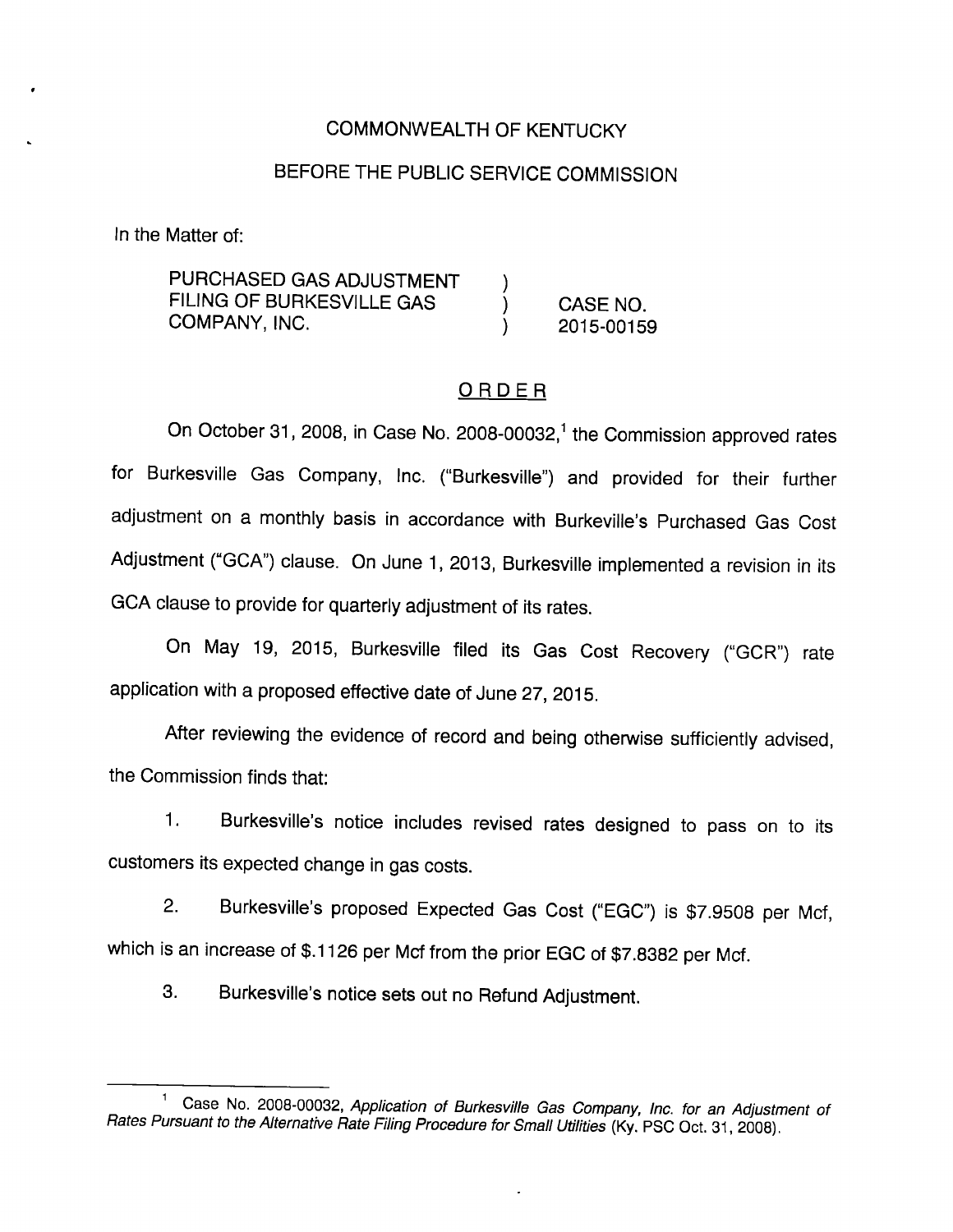4. Burkesville's notice sets out a current Actual Cost Adjustment ("ACA") of (\$.6067) per Met. Burkesville's total ACA is (\$.8737) per Met, which is a decrease of \$1.0377 per Mcf from its previous total ACA of \$.1640 per Mcf.

5. Burkesville's notice sets out a GCR of \$7.0771, which is a decrease of \$.9251 per Mcf from the previous GCR of \$8.0022 per Mcf.

6. Burkesville's proposed rates, as set forth in the Appendix to this Order, are fair, just, and reasonable and should be approved for service rendered by Burkesville on and after June 27, 2015.

IT IS THEREFORE ORDERED that:

1. Burkesville's proposed rates are approved for service rendered on and after June 27, 2015.

2. Within 20 days of the date of this Order, Burkesville shall file with this Commission, using the Commission's electronic Tariff Filing System, revised tariff sheets setting out the rates approved herein and reflecting that they were approved pursuant to this Order.

ENTERED MAY 26 2015 KENTUCKY PUBLIC VICE COMMISSION|

**ATTEST** Executive Director

 $I - 1$ HOKY Case No. 2015-00159KOKYÝ USLI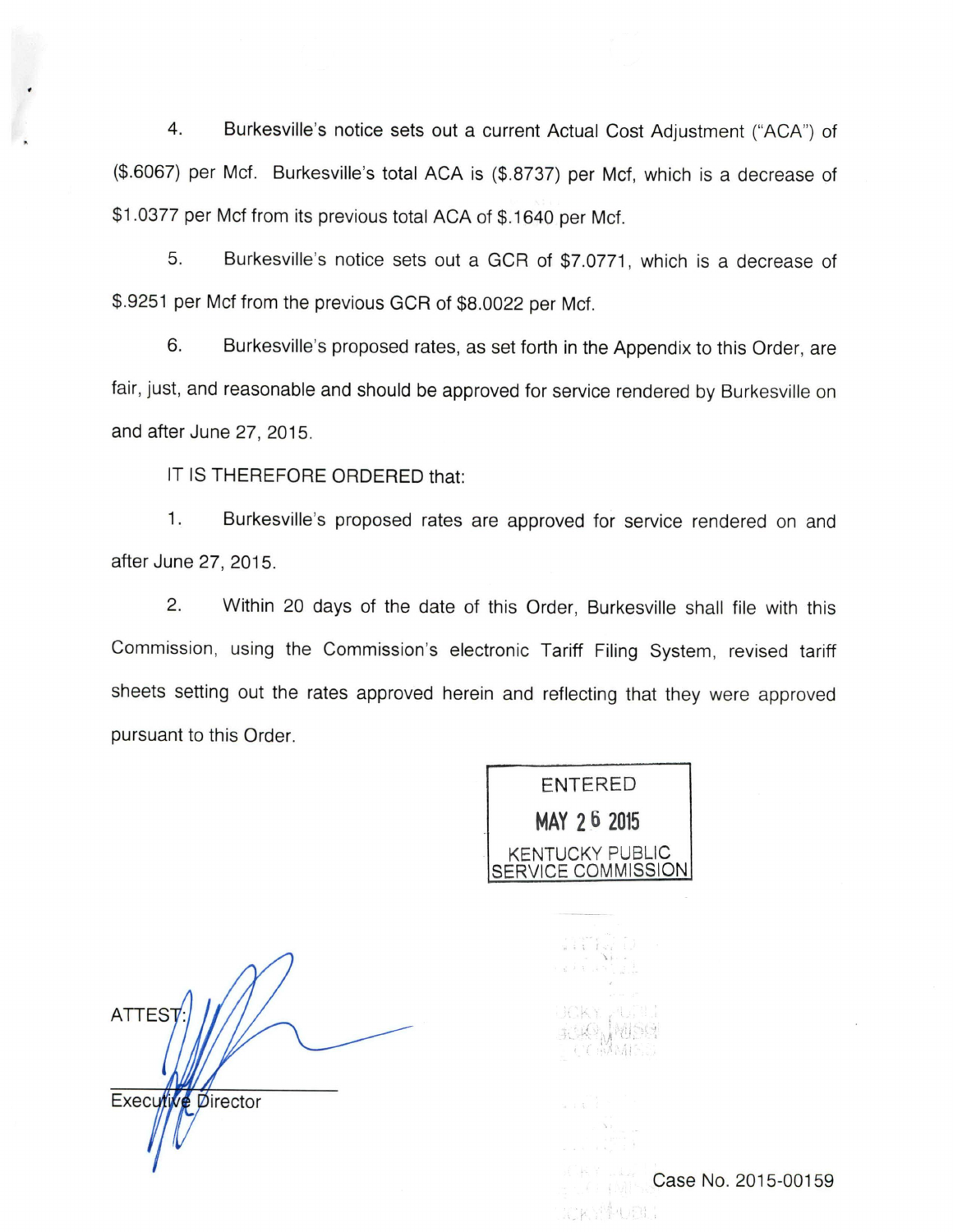#### APPENDIX

# APPENDIX TO AN ORDER OFTHE KENTUCKY PUBLIC SERVICE COMMISSION IN CASE NO. 2015-00159 DATED **MAY 26 2015**

The following rates and charges are prescribed for the customers in the area served by Burkesville Gas Company, Inc. All other rates and charges not specifically mentioned herein shall remain the same as those in effect under authority of the Commission prior to the effective date of this Order.

 $\begin{split} \mathcal{L} = \begin{bmatrix} \mathbf{W} & \mathbf{0} \\ \mathbf{0} & \mathbf{0} \end{bmatrix}, \\ \mathcal{L} = \begin{bmatrix} \mathbf{0} & \mathbf{0} \\ \mathbf{0} & \mathbf{0} \end{bmatrix}, \end{split}$ 

#### RATES:

Customer Charge \$7.50

|             | <b>Base Rate</b> | Gas Cost<br>Recovery<br>Rate | Total     |
|-------------|------------------|------------------------------|-----------|
| Residential | \$7.54           | \$7.0771                     | \$14.6171 |
| Industrial  | \$7.19           | \$7.0771                     | \$14.2671 |